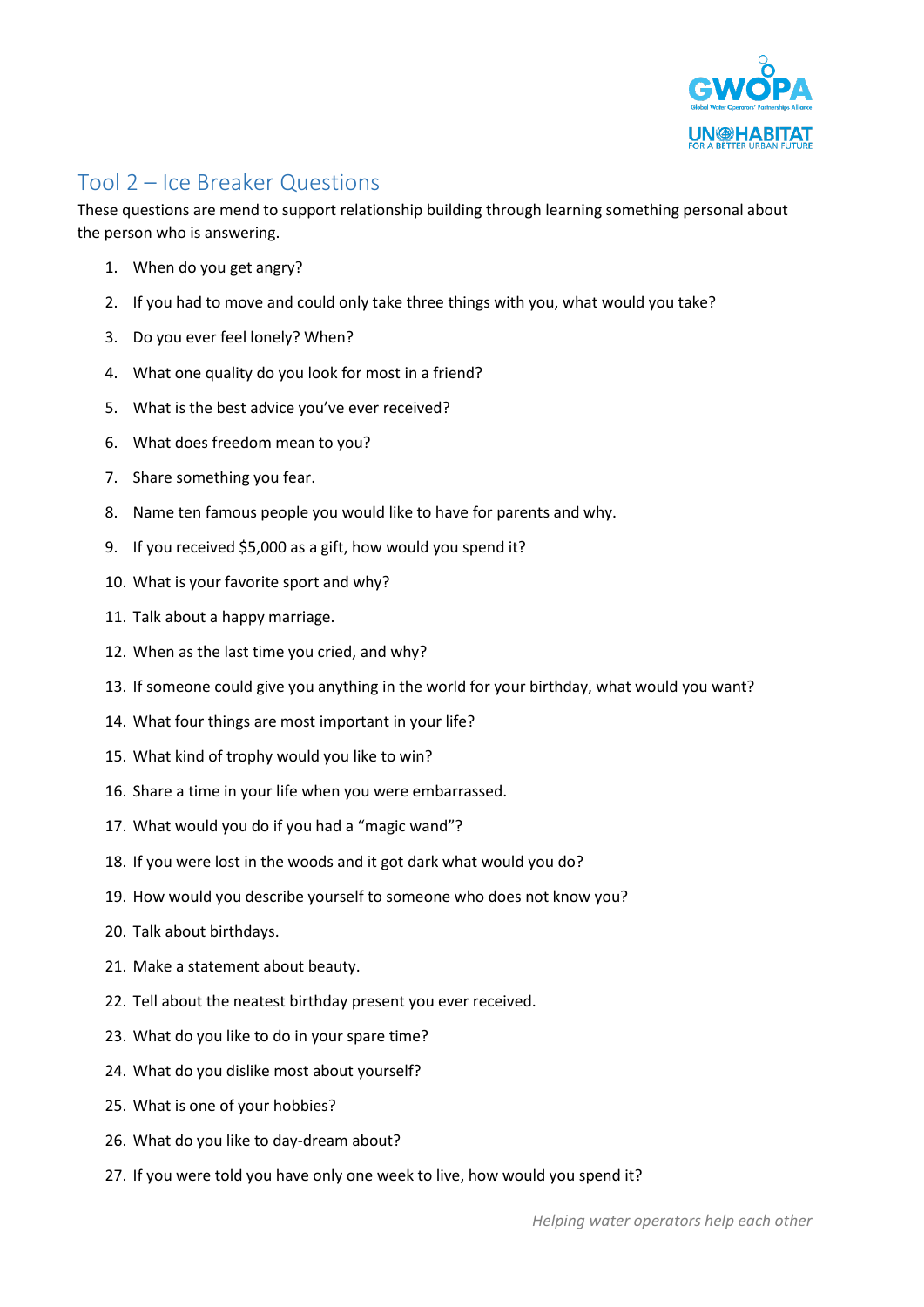

- 28. Tell about something beautiful.
- 29. Describe a happy family.
- 30. What seems to complicate your life?
- 31. What would you do if you found \$1,000 in a vacant lot?
- 32. What is the worst thing parents can do to children?
- 33. Talk about one of your bad habits.
- 34. What really turns you off?
- 35. What do you think about when you can't fall asleep?
- 36. What is something you can do well?
- 37. Share a time when you had hurt feelings.
- 38. Talk about "goose bumps."
- 39. If you could change your age, what age would you rather be?
- 40. If someone were to write a book about you, what would the title be?
- 41. What talents do you have (don't be modest)?
- 42. What do you like most about yourself?
- 43. Tell about a funny experience.
- 44. How do you feel when someone laughs at you?
- 45. Describe the ideal father.
- 46. Tell about a time when you felt proud of yourself.
- 47. Say something about policemen.
- 48. When do you feel sad?
- 49. What is your favorite food?
- 50. Describe the best teacher you've ever had.
- 51. What do you look when you get angry?
- 52. Say something about jokes.
- 53. When you are alone and no one else can see or hear you, what do you like to do?
- 54. Share one of the happiest days of your life.
- 55. If you could become invisible, where would you like to go?
- 56. What do you do when you are alone?
- 57. Talk about a time when you were very irritated.